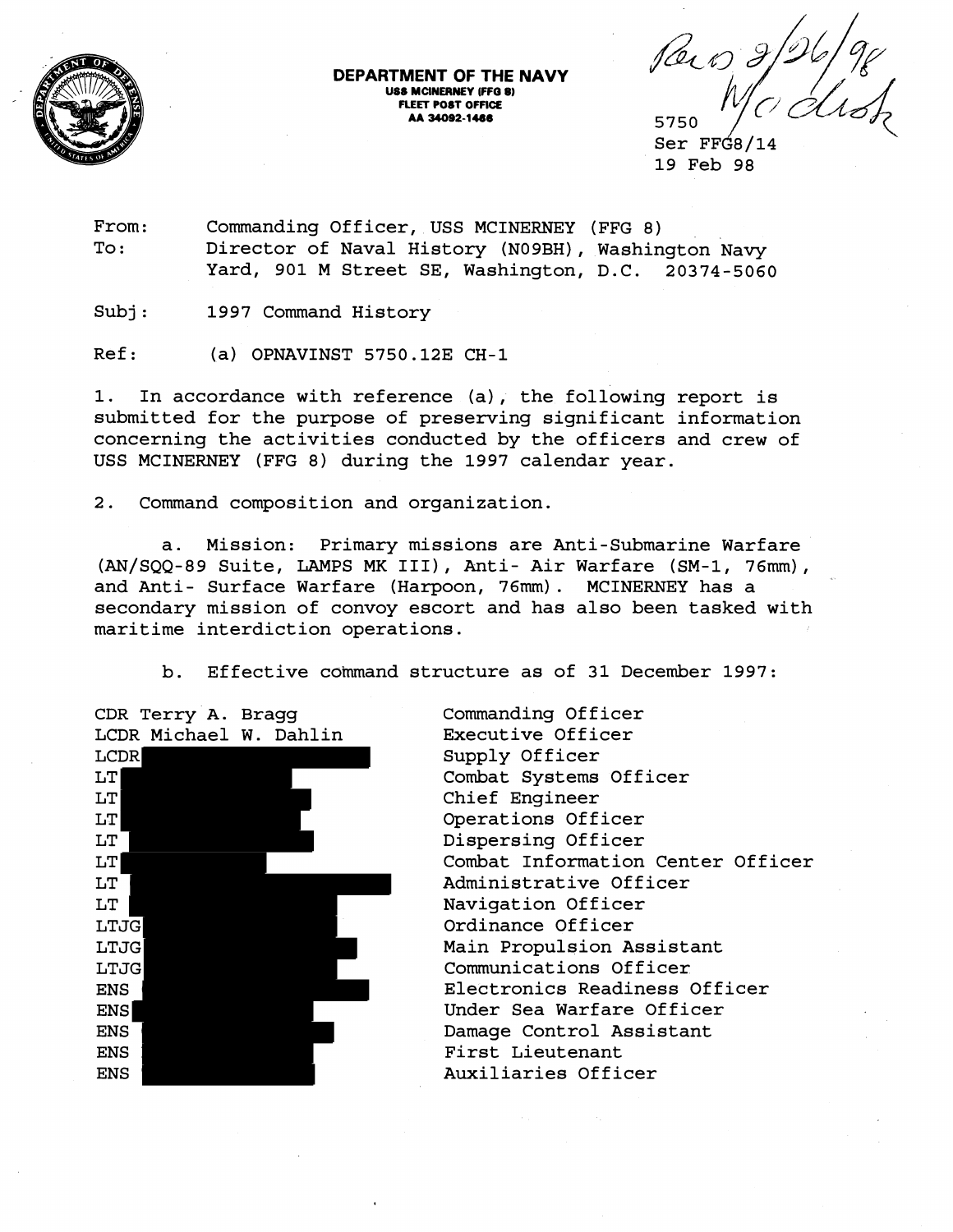c. Losses:

d.

(1) LT : 17 January to Destroyer Squadron 28, Virginia Beach, VA. (2) CW02 : 01 February to Fleet Reserve. (3) LT | . 07 March to AEGIS Combat Systems Center, Wallops Island, VA. (4) LT : 09 March NROTC Unit, University of Minnesota, Minneapolis, **MN.**  (5) LTJG : 07 July to USS GUNSTON HALL  $(LSD 44)$ . (6) CDR Dirk P. Deverill: 15 September to OPNAV (N09B20) , Arlington, VA. (7) LT : 01 October to OPNAV (N09B20), Arlington, VA. **(8)** LTJG : 02 November to Naval Flight School, Pensacola, FL . (9) LT | and | contract to Naval Post Graduate School, Monterey, CA. Gains : (1) LT : 13 January ,from Surface Warfare Officer School Command, Newport, RI. (2) ENS 30 January from Surface Warfare Officer School Command, Newport, RI. (3) LTJG **: 26 February from USS OBANNON** (DD 987). (4) ENS : 03 May from Surface Warfare Officer School Command, Newport, RI. (5) LTJG : 05 May from USS JOHN HANCOCK (DD 981) .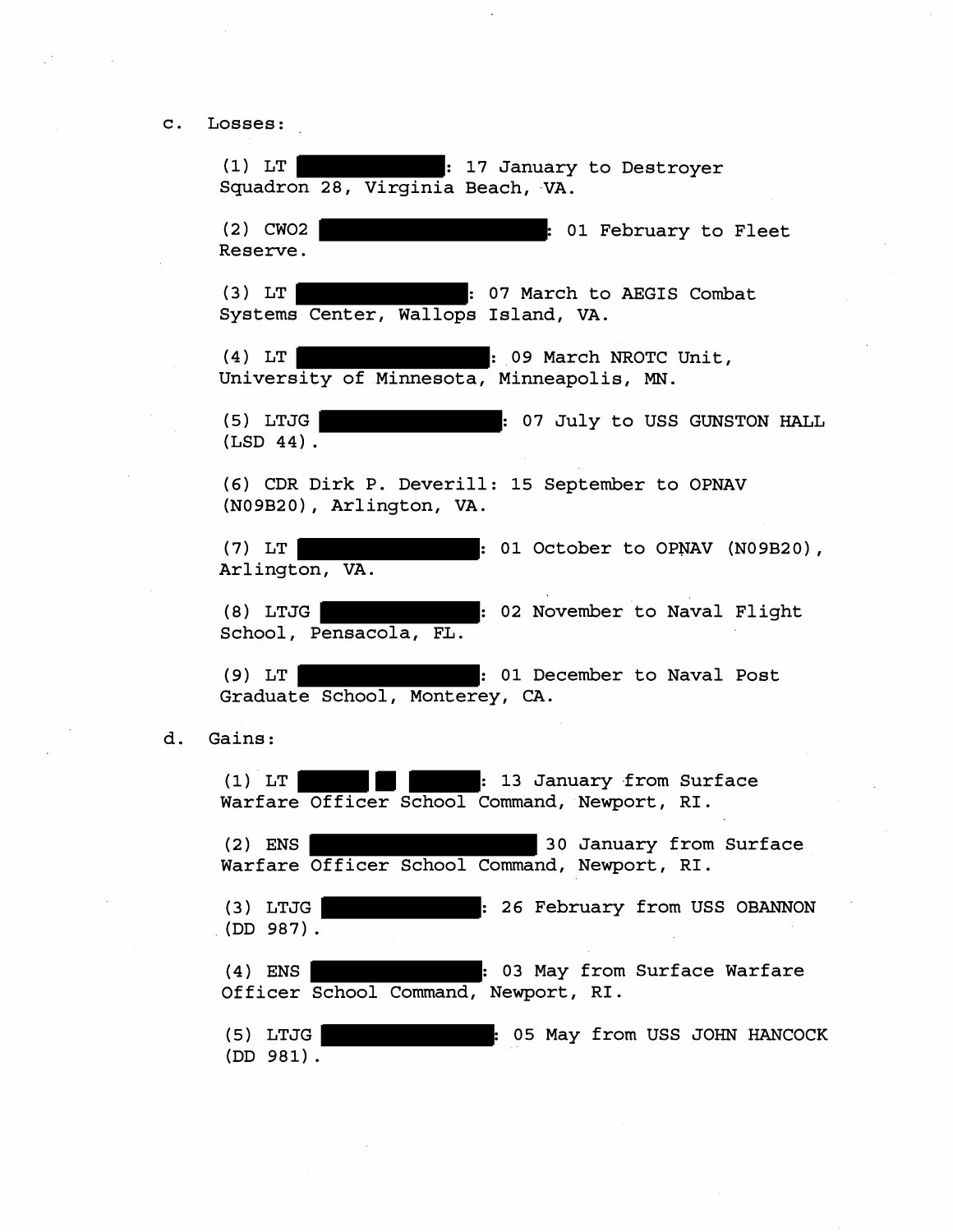**(6)** LT : **13** August from Surface Warfare Officer School Command, Newport, RI.

**(7)** CDR Terry A, Bragg: **03** September from Naval and Marine Corps Reserve Center, Charlotte, NC.

**(8)** LTJG : **28** November from USS JOHN RODGERS (DD **983).** 

e. (1) Name of ISIC: Commander, Western Hemisphere Group

- **(2)** Permanent Duty Station: Mayport, Florida.
- (3) Aircraft Assigned: **1** SH-60B Seahawk with crew HSL FOUR EIGHT DET TWO Tailcode: ''Venom **501"**

f. Chronological Order of Events:

| $01 - 20$ Jan:   | Inport - Mayport, FL                         |
|------------------|----------------------------------------------|
| $21 - 24$ Jan:   | Underway - Escort services for USS JOHN C.   |
|                  | STENNIS (CVN 74)                             |
| 25 Jan - 09 Feb: | Inport - Mayport, FL                         |
| 07 Feb:          | MCINERNEY receives the Admiral's Award from  |
|                  | Commander Western Hemisphere Group           |
| 10-14 Feb:       | Underway - JAXOPAREA for Perspective         |
|                  | Commanding Officer training and Deck Landing |
|                  | Oualifications                               |
| 15 Feb - 08 Mar: | Inport - Mayport, FL                         |
| 17 Feb - 07 Mar: | Intermediate Maintenance Availability,       |
|                  | Mayport, FL                                  |
| 09 Mar:          | Underway - South African Navy's 75th         |
|                  | Anniversary Celebration Deployment           |
| $09-10$ Mar:     | Enroute - Bermuda                            |
| 11 Mar:          | Inport - Bermuda, brief stop for fuel        |
| $12 - 17$ Mar:   | Enroute - Cape Verde                         |
| 18 Mar:          | Inport - Cape Verde, brief stop for fuel     |
| 19-27 Mar:       | Enroute - Walvis Bay, Namibia                |
| 22 Mar:          | Polliwogs pay their respects to the court of |
|                  | Neptunus Rex and are initiated into the      |
|                  | Solemn Mysteries of the Ancient Order of the |
|                  | Deep                                         |
| 28 Mar:          | Inport - Walvis Bay, Namibia, brief stop for |
|                  | fuel                                         |
| 29-30 Mar:       | Enroute - Simon's Town, South Africa         |
| 31 Mar - 04 Apr: | Inport - Simon's Town, South Africa, South   |
|                  | African Navy Days Celebration                |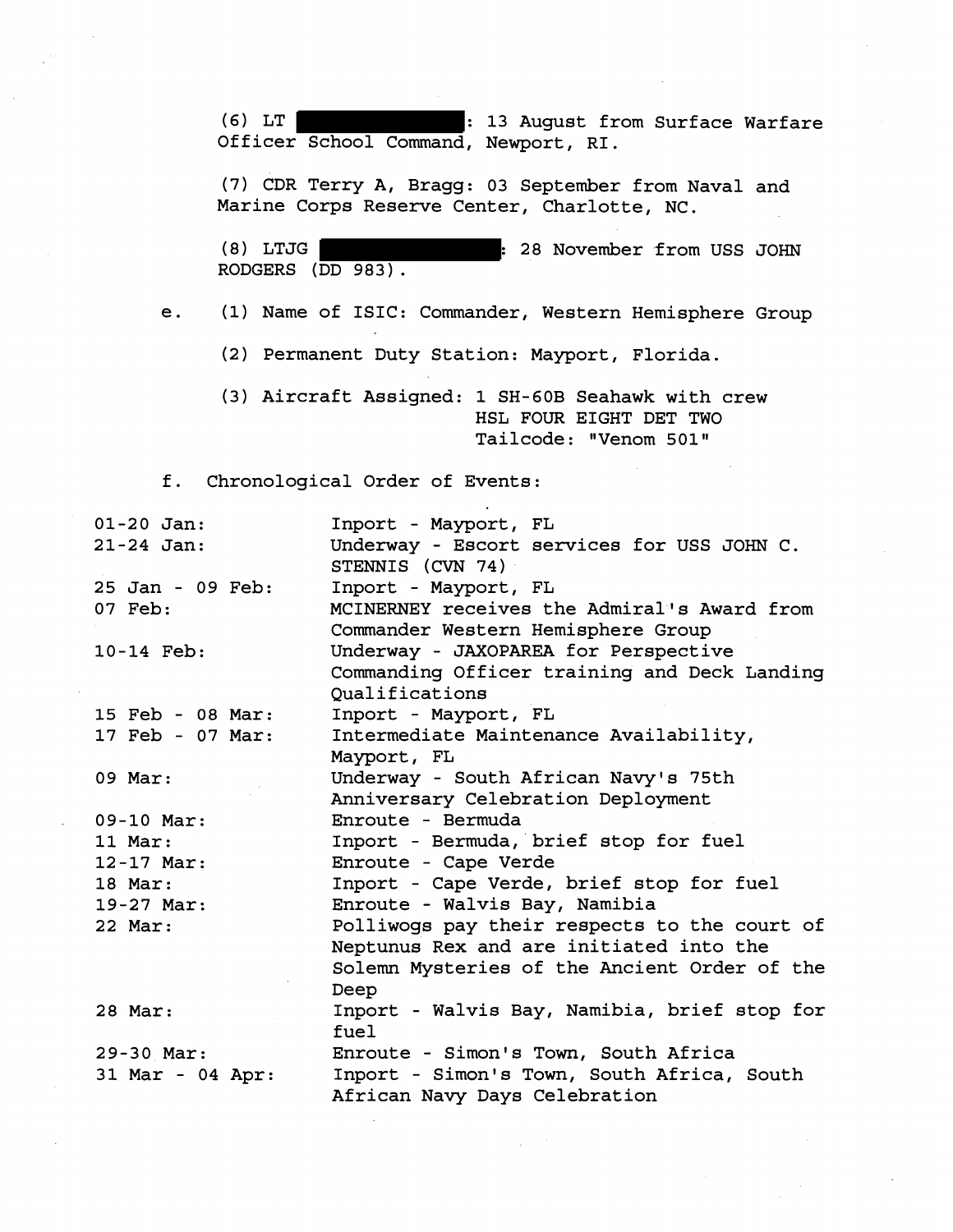**05** Apr: Enroute- Capetown, South Africa, International Fleet Review **06-11** Apr: Inport - Capetown, South Africa **07** Apr: MCINERNEY hosts International Navy reception sponsored by CINCUSNAVEUR **12-20** Apr: Enroute - Cape Verde **21** Apr: Inport - Cape Verde, brief stop for fuel **22-25** Apr: Enroute - Barbados **26-28** Apr: Inport - Barbados **29** Apr - **02**  May : Enroute - Mayport, FL **03-14** May: Inport - Mayport, FL **15-19** May: Underway - Operation Standoff **1997 20** May - **15**  Jun : Inport - Mayport, FL **20** May - **06**  Jun : Intermediate Maintenance Availability **16-19** Jun: Underway - JAXOPAREA for Midshipmen training **20-22** Jun: Inport - Mayport, FL Underway - JAXOPAREA for Midshipmen training **23-26** Jun: Inport - Mayport, FL **27-29** Jun: **30** Jun - **02**  Jul : Underway - Monitoring Space Shuttle launch 03 Jul - 08 Jul: Inport - Mayport, FL 09-14 Jul: Underway - JAX OPAREA for CIWS Block 1B operational evaluation **15-17** Jul: Inport - Mayport, FL Underway - JAXOPAREA for family day cruise **18** Jul: 19 Jul - 11 Aug: Inport - Mayport, FL **21** Ju~ - **07**  Aug : Intermediate Maintenance Availability 19-20 Aug Underway - JAXOPAREA for Deck Landing Qualifications 20 Aug - 26 Sep: Inport - Mayport, FL **02-05** Sep: Aviation Certification Change of Command - CDR Terry A. Bragg **12** Sep: relieves CDR Dirk P. Deverill **18** Sep: Aviation Readiness Evaluation Underway - Counter Drug Deployment **27** Sep: **30** Sep - **01**  Oct: Inport - Port Au Prince, Haiti, for community relations project Inport - Guantanamo Bay, Cuba, brief stop **02** Oct: for fuel 16-17 Oct: Inport - Guantanamo Bay, Cuba, brief stop for fuel Inport - Montego Bay, Jamaica **23-27** Oct: **28** Oct: Inport - Guantanamo Bay, Cuba, brief stop for fuel Inport - Aruba, Netherlands Antilles **01-06** NOV: MCINERNEY seizes **2200** lbs of cocaine **10** Nov: **14** Nov: Inport - Colon, Panama, brief stop for fuel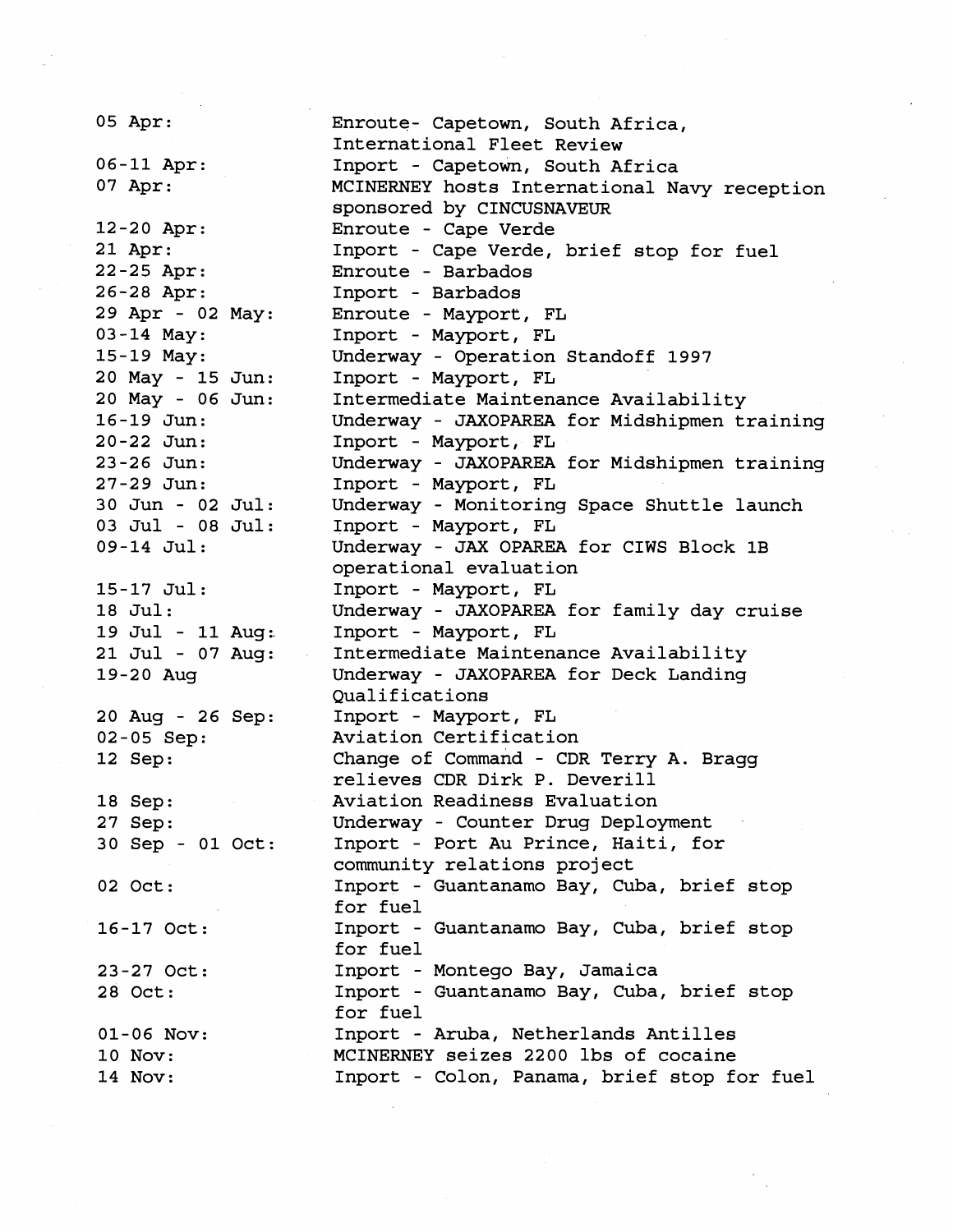17-19 Nov: Inport - Guantanamo Bay, Cuba, brief stop for fuel 27 Nov - 01 Dec: Inport - Curacao, Netherlands Antilles 04 Dec: MCINERNEY seizes 1100 lbs of cocaine 08 Dec: Inport - Colon, Panama, brief stop for fuel 15-18 Dec: Inport - Guantanamo Bay, Cuba, brief stop for fuel 28-31 Dec: Inport - FT Lauderdale, FL

3. Historical Narrative.

After several months of local operations and inport maintenance, MCINERNEY departed as the United States Navy's representative to attend the South African Navy's 75th anniversary celebration.

This deployment began with a lengthy transit across the Atlantic and down the west coast of Africa that ended with MCINERNEY's arrival at the naval base in Simon's Town, South Africa, under a 21 gun salute. While in Simon's Town, 38 ships from thirteen nations joined together for a week of festivities that included receptions and parties for sailors and a defense industries exhibition. At the week's end, 38 ships departed Simon's Town for Capetown in a transit that included an International Fleet Review that was reviewed by South African President, Nelson Mandela. The visit to Capetown was highlighted by a reception that was hosted by MCINERNEY and sponsored by the Commander in Chief, U.S. Naval Forces Europe, ADM T.J. Lopez.

Throughout the summer months MCINERNEY conducted inport maintenance, as well as a series of operations off the coast of Florida, including Midshipman training and the Close In Weapon System Block 1B operational evaluation.

In September, CDR Dirk P. Deverill was relieved by CDR Terry A. Bragg as the Commanding Officer.

Shortly after the Change of Command, MCINERNEY deployed to the Caribbean to conduct counter narcotics operations. This deployment was highly successful and resulted in the seizure of 3300 lbs of cocaine. In November, a high speed chase of a speed boat trafficking cocaine resulted in the seizure of **2200** lbs of the drug. This was followed in December by the seizure of 1100 lbs of cocaine that was discarded into the water by smugglers operating in the region.